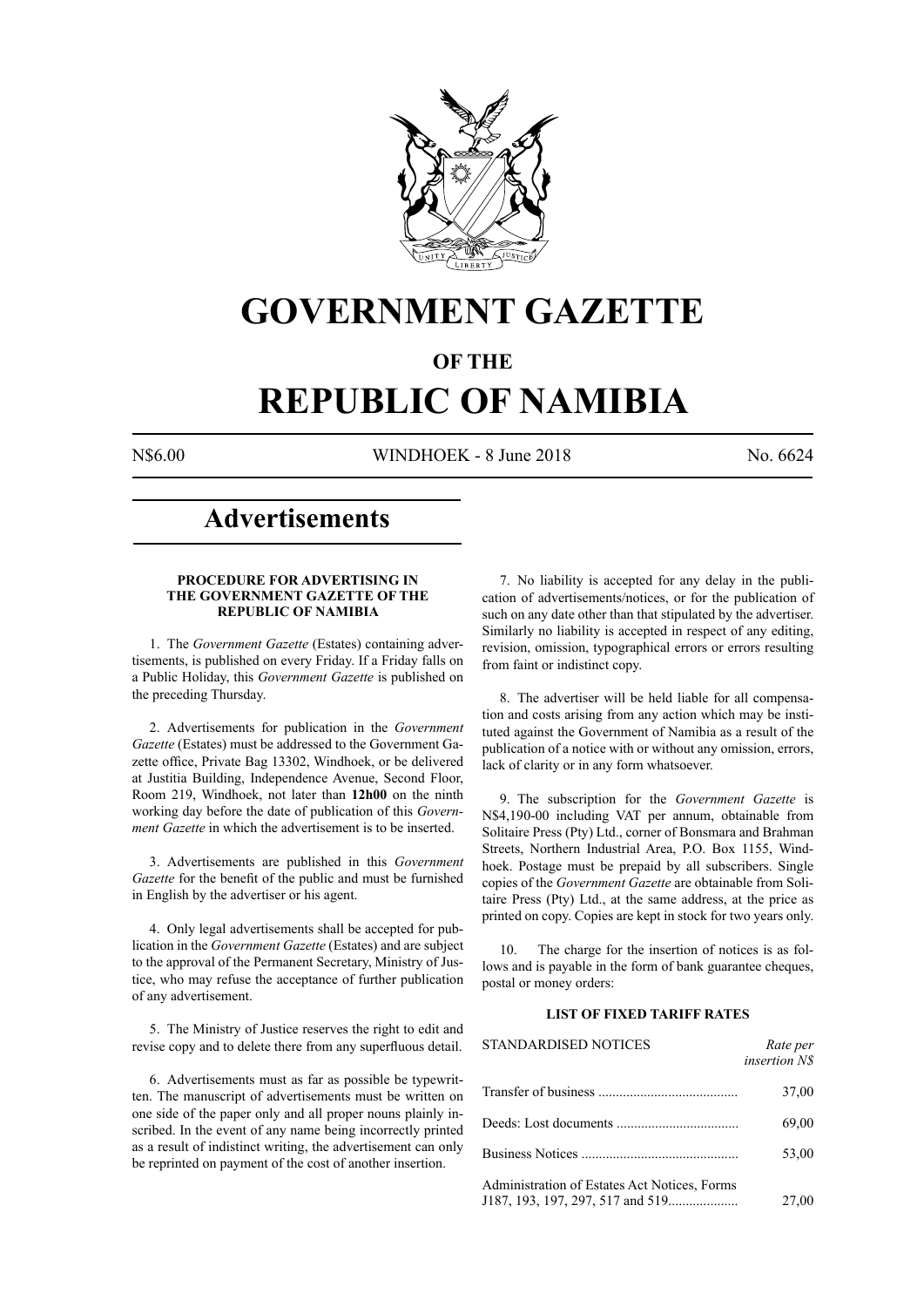| Insolvency Act and Companies Act Notices:                                                                                                                                                               | 48,00  |
|---------------------------------------------------------------------------------------------------------------------------------------------------------------------------------------------------------|--------|
| N.B. Forms 2 and 6 additional statements according<br>to word count table, added to the basic tariff.                                                                                                   | 333,00 |
| Naturalisation notices (including a reprint for the                                                                                                                                                     | 27,00  |
| Unclaimed moneys - only in the <i>Government</i><br>Gazette, closing date 15 January (per entry of                                                                                                      | 13,00  |
|                                                                                                                                                                                                         | 53,00  |
|                                                                                                                                                                                                         | 27,00  |
| NON-STANDARDISED NOTICES                                                                                                                                                                                |        |
| Company notices:                                                                                                                                                                                        |        |
| Short notices: Meetings, resolutions, offers of<br>compromise, conversions of companies, voluntary<br>windings-up, etc.: closing of members' registers<br>for transfer and/or declarations of dividends | 120,00 |
| Declaration of dividends with profit statements,                                                                                                                                                        | 267,00 |
| Long notices: Transfers, changes in respect of<br>shares or capital, redemptions, resolutions,                                                                                                          | 373,00 |
|                                                                                                                                                                                                         | 120,50 |

#### **FORM J 187**

#### **LIQUIDATION AND DISTRIBUTION ACCOUNTS IN DECEASED ESTATES LYING FOR INSPECTION**

In terms of section 35(5) of Act 66 of 1965, notice is hereby given that copies of the liquidation and distribution accounts (first and final, unless otherwise stated) in the estates specified below will be open for the inspection of all persons interested therein for a period of 21 days (or shorter or longer if specially stated) from the date specified or from the date of publication hereof, whichever may be the later, and at the offices of the Master and Magistrate as stated.

Should no objection thereto be lodged with the Master concerned during the specified period, the executor will proceed to make payments in accordance with the accounts.

1681/2017 STEYN Francois, 47052300109, Grootfontein. Paulina Susanna Steyn, 53060601240. Grootfontein. Windhoek. F.M. Oehl Trust cc, P.O. Box 90290, Windhoek.

1487/2016 FREY Sarel Charles, 71022700278, Windhoek. Sonet Marion Frey, 19 March 1978, 78031910308. Cronjé & Co., No. 1 Charles Cathral Street, Olympia, Windhoek.

142/2017 BADENHORST Dirk Cornelius, 5203- 0900168, 113B Olaf Palme Street, Eros Park, Windhoek, Namibia.Windhoek. Windhoek. Ellis Shilengudwa Inc., P.O. Box 3300, Windhoek.

827/2017 SHIMHANDA Adelheid, 58052500338, Okadiva Village, Ohangwena. Ohangwena. Windhoek. Lakay

| Liquidators' and other appointees' notices                    | 80,00  |
|---------------------------------------------------------------|--------|
| Gambling house licences/Liquor licences                       | 120,00 |
| SALES IN EXECUTION AND OTHER PUBLIC SALES:                    |        |
|                                                               | 207,00 |
| Public auctions, sales, tenders and welfare<br>organisations: |        |
|                                                               | 69,00  |
|                                                               | 171,00 |
|                                                               | 253.00 |
| ORDERS OF THE COURT                                           |        |

| Provisional and final liquidations or                  |        |
|--------------------------------------------------------|--------|
|                                                        | 157,00 |
| Reduction of change in capital mergers, offers         |        |
|                                                        | 373,00 |
| Judicial managements, <i>curator bonis</i> and similar |        |
|                                                        | 373,00 |
|                                                        | 48,00  |
| Supersession and discharge of petitions (J.158)        | 40,00  |

11. The charge for the insertion of advertisements other than the notices mentioned in paragraph 10 is at the rate of N\$13,00 per cm double column. (Fractions of a cm must be calculated as a cm).

12. No advertisements shall be inserted unless the charge is prepaid. Cheques, drafts, postal or money orders must be made payable to the Ministry of Justice, Private Bag 13302, Windhoek.

& Associates Trust, No. 23 NDC Regional Office Complex, Leo Shoopala Street, P.O. Box 2090, Oshakati, Namibia.

2047/2016 PAULUS Annanias, 35062700019, Onamutene Village, Oshikoto. Ondangwa. Windhoek. Lakay & Associates Trust, No. 23 NDC Regional Office Complex, Leo Shoopala Street, P.O. Box 2090, Oshakati, Namibia.

1519/2014 ANTON Benyamin, 41043000062, Erf No. 3181, Okuryangava, Windhoek. Windhoek. Lakay & Associates Trust, No. 23 NDC Regional Office Complex, Leo Shoopala Street, P.O. Box 2090, Oshakati, Namibia.

1654/2013 KWALA Bronner Rebbeca, 720105- 00504, Erf No. 1445, Mavuluma Extention 2, Katima Mulilo. Supplementary. Katima Mulilo. Windhoek. Lakay & Associates Trust, No. 23 NDC Regional Office Complex, Leo Shoopala Street, P.O. Box 2090, Oshakati, Namibia.

119/2015 MWAETAKO Fillemon, 53030900517, Omhata Village, Ohangwena. Eenhana. Windhoek. Lakay & Associates Trust, No. 23 NDC Regional Office Complex, Leo Shoopala Street, P.O. Box 2090, Oshakati, Namibia.

1435/2015 JOHANNES Fransina, 26070700910, Omatando Village, Ongwediva. Supplementary. Oshakati. Windhoek. Lakay & Associates Trust, No. 23 NDC Regional Office Complex, Leo Shoopala Street, P.O. Box 2090, Oshakati, Namibia.

1076/2017 SHIVUTE Johannes Ambunda, 540810- 01170, Onandjila Village, Ongandjera, Omusati. Outapi. Windhoek. Lakay & Associates Trust, No. 23 NDC Regional Office Complex, Leo Shoopala Street, P.O. Box 2090, Oshakati, Namibia.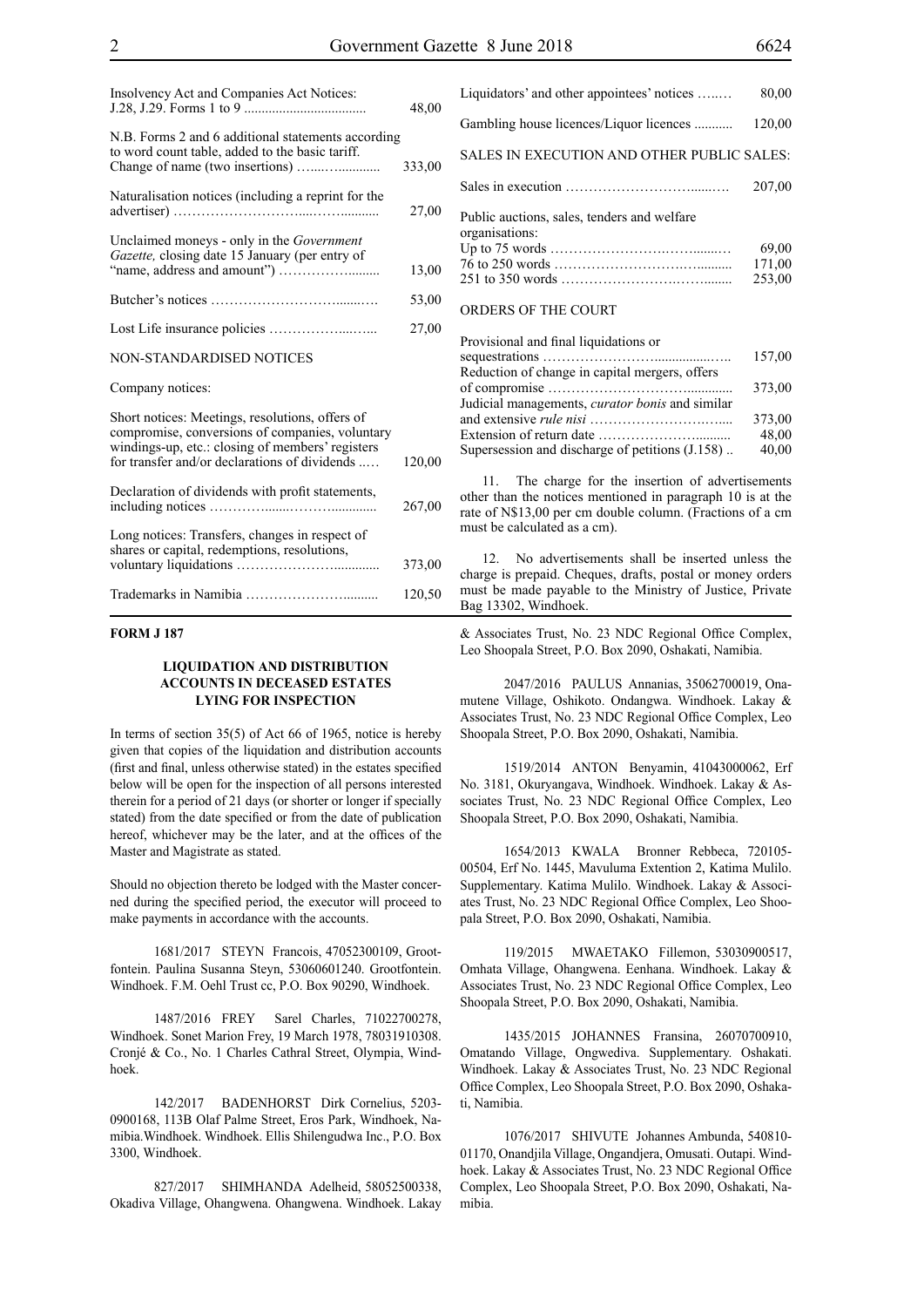1053/2017 GEORGE Kornelia, 45101600369, Ouma Village, Outapi, Omusati. Outapi. Windhoek. Lakay & Associates Trust, No. 23 NDC Regional Office Complex, Leo Shoopala Street, P.O. Box 2090, Oshakati, Namibia.

60/2017 NANTANA Jacob Shonena, 4912230- 0317, Onashiku Village, Oshana. Oshakati. Windhoek. Lakay & Associates Trust, No. 23 NDC Regional Office Complex, Leo Shoopala Street, P.O. Box 2090, Oshakati, Namibia.

1601/2014 PIRANI Sallem Rahimbhai, Passport No. K9662461, Erf No. 6005, Oneshila, Oshakati. Oshakati. Windhoek. Lakay & Associates Trust, No. 23 NDC Regional Office Complex, Leo Shoopala Street, P.O. Box 2090, Oshakati, Namibia.

1629/2013 nanyeni Samuel Kandenge, 580709- 00563, Oshivelo, Tsumeb. Otjiwarongo. Windhoek. Lakay & Associates Trust, No. 23 NDC Regional Office Complex, Leo Shoopala Street, P.O. Box 2090, Oshakati, Namibia.

1006/2017 HAIMBODI Shipandeni, 59031600024, Ondanya Village, Ondombe. Eenhana. Windhoek. Lakay & Associates Trust, No. 23 NDC Regional Office Complex, Leo Shoopala Street, P.O. Box 2090, Oshakati, Namibia.

723/2016 MUTIKISHA Simon, 54021500138, Ekolanambo Village, Ondangwa. Ondangwa. Windhoek. Lakay & Associates Trust, No. 23 NDC Regional Office Complex, Leo Shoopala Street, P.O. Box 2090, Oshakati, Namibia.

68/2017 NYAMBE Titus, 61091500495, Bagani Village, Divundu, Rundu. Rundu. Windhoek. Lakay & Associates Trust, No. 23 NDC Regional Office Complex, Leo Shoopala Street, P.O. Box 2090, Oshakati, Namibia.

1301/2015 kayone Rauha, 60101600887, Oshindete Village, Outapi, Omusati. Outapi. Windhoek. Lakay & Associates Trust, No. 23 NDC Regional Office Complex, Leo Shoopala Street, P.O. Box 2090, Oshakati, Namibia.

201/2016 KUHLMANN Romano, 88032600191, Erf No. 1434, Katutura, Windhoek. Oshakati. Windhoek. Lakay & Associates Trust, No. 23 NDC Regional Office Complex, Leo Shoopala Street, P.O. Box 2090, Oshakati, Namibia.

1927/2010 SALMON Joseph Ikomo, 62021201988, Erf No. 2083, Okuryangava, Windhoek. Windhoek. Lakay & Associates Trust, No. 23 NDC Regional Office Complex, Leo Shoopala Street, P.O. Box 2090, Oshakati, Namibia.

1405/2016 nashongwa Ester Nghidimondjila, 65081600911, Erf No. 86, Oshakati West, Oshakati. Oshakati. Windhoek. Lakay & Associates Trust, No. 23 NDC Regional Office Complex, Leo Shoopala Street, P.O. Box 2090, Oshakati, Namibia.

96/2017 SHIKULO Stefanus, 62042300454, Erf 2271, Wanaheda, Windhoek. Rainehilde Shikulo, 71082100129. Windhoek. Windhoek. Afflux Investments cc, P.O. Box 1130, Windhoek.

515/2017 MUINJO Lena Vivian, 81100210288, Erf 1438, Khomasdal, Windhoek. Windhoek. Windhoek. Afflux Investments cc, P.O. Box 1130, Windhoek.

1539/2016 HUMPHRIES Joseph Antonius, 37020500129, Erf 2540, Narraville Walvis Bay. Walvis Bay. Windhoek. Afflux Investments cc, P.O. Box 1130, Windhoek.

834/2017 BEZUIDENHOUT Gerald Albertus, 53092200365, Erf 673, Khomasdal, Windhoek. Beatrice Sandra Hansen Bezuidenhout, 60012110043. Windhoek. Windhoek. Afflux Investments cc, P.O. Box 1130, Windhoek.

2045/2016 ROMAN Lawrence, 55090500525, Erf 439, Kaptein Street, Grootfontein. Grootfontein. Windhoek. Afflux Investments cc, P.O. Box 1130, Windhoek.

214/2018 AHRENDT Hellmuth Rainer, 44012- 400177, Windhoek. Windhoek. Martha S.L. Dobberstein, P.O. Box 5924, Ausspannplatz, Windhoek, Namibia.

804/2013 kabunga Fednedy, 67062700177, Erf No. 5936, Windhoek West, Windhoek. Windhoek. Isaacks & Associates Inc, P.O. Box 23317, Windhoek.

1676/2016 CARSTEN Frederik Christoffel, 31111100551, 26 Flamink Street, Henties Bay. Neeltjie Gestina Carstens, 39041200606. Swakopmund. Carstens. Malherbe Associates P.O. Box 985, Walvis Bay.

1677/2016 CARSTEN Neeltjie Grestina, Erf 195, Henties Bay. Swakopmund. Windhoek. Malherbe Associates Inc, P.O. Box 985, Walvis Bay.

1596/2017 HISKIEL Victorina, 610914004474, Erf No. 7280, Papaya Street, Katutura, Windhoek. Windhoek. Marinda Coleman Attorneys, 10 Dr. AB Street, P.O. Box 325, Windhoek.

220/2011 UHONGORA Nico, 75041700168, Erf 2963, Otjomuise, Windhoek. Windhoek. Harmony Capital Investments (Pty) Ltd, P.O. Box 6507, Ausspannplatz, Windhoek.

1844/2016 NANUB Jan, 57052800098. Elizabeth Nanus, 70020501072. Windhoek. Harmony Capital Investments (Pty) Ltd, P.O. Box 6507, Ausspannplatz, Windhoek.

334/2016 DE KLERK Barend, 60090700295, Erf No. Rehoboth B320. Catherine de Klerk, 64110500672. Supplementary. Rehoboth. Windhoek. V.T. van Wyk Attorneys, Ground Floor, Hebron House, Plot A129, Rehoboth.

1015/2016 MACHANA Thandy Lutauzi, 7801- 0100471, Sabelo Village, Katima Mulilo. Windhoek. Katima Mulilo. P.D. Theron & Associates, P.O. Box 25077, Windhoek, Namibia.

1066/2016 RICHTER Heinrich Karl, 39093000187, Erf 4331, Swakopmund, Extension No. 6. Ursula Ingrid Richter, 49112700142. Swakopmund. Windhoek. Van der Merwe-Greeff Andima Inc., 28 Church Street, Windhoek.

1079/2014 MALL Henry Simon, 3004280200131, Farm Klein Aub No. 350. Supplementary. Rehoboth. Windhoek. V.T. van Wyk Attorneys, Ground Floor, Hebron House, Plot A129, Rehoboth.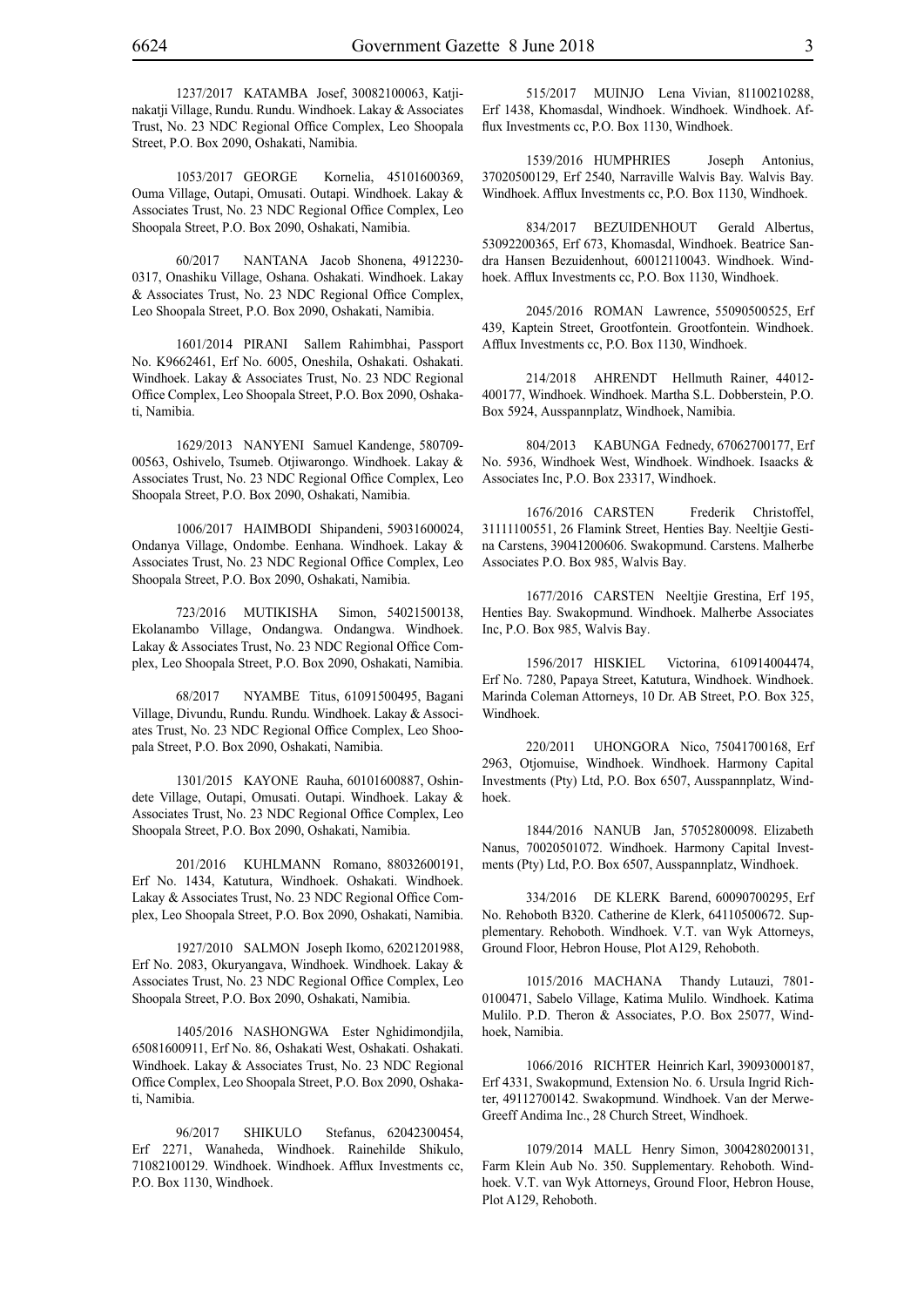104/2016 LUBANDA Lawrence Katukula, 74090- 600049, Khomas, 21 November 2015. Windhoek. windhoek. Shilunga Estates Consultants, Office No. 9, Atlas House, 177 Sam Nujoma Drive, Windhoek.

#### **FORM J 193**

#### **NOTICE TO CREDITORS IN DECEASED ESTATES**

All persons having claims against the estates mentioned below are hereby called upon to lodge their claims with the executors concerned, within 30 days (or otherwise as indicated) calculated from the date of publication hereof. The information is given in the following order: Estate number, surname and Christian names, date of birth, identity number, last address, date of death; surviving spouse's names, surname, date of birth and identity number; name and address of executor or authorised agent, period allowed for lodgement of claims if other than 30 days.

528/2018 PRETORIUS Barend Johanes, Windhoek, 31 January 1949, 49013100015, Gobabis, 24 March 2018. Annamarie Petronella Pretorius, 12 August 1955, 55081200069. Bank Windhoek Ltd, P.O. Box 15, Windhoek.

593/2018 KATJINAMUNENE Cecilie Tunaani, Windhoek, 15 October 1960, 60101500467, Okakarara, 6 April 2018. Bank Windhoek Ltd, P.O. Box 15, Windhoek.

764/2018 KAPINGA Servasius Dinyando, Windhoek, 27 June 1970, 70062700472, Windhoek, 1 May 2018. FNB Trust Services Namibia (Pty) Ltd, P.O. Box 448, Windhoek, Namibia.

678/2018 VAN WYK Ingrid Clara, Windhoek, 12 August 1939, 39081200496, Keetmanshoop, 1 April 2018. Douw van Wyk, 2 December 1948, 48120200144. FNB Trust Services Namibia (Pty) Ltd, P.O. Box 448, Windhoek, Namibia.

735/2018 SCHMIDT Susanna Elizabeth, Windhoek, 20 September 1943, 43092000404, Erf 6015, Khomasdal, Windhoek, 21 August 2013. Moritz Raymond Schmidt, 23 February 1946, 46022300142. FNB Trust Services Namibia (Pty) Ltd, P.O. Box 448, Windhoek, Namibia.

748/2018 SCHUMACHER Richard John, Windhoek, 8 June 1966, 66060801099, Swakopmund, 11 February 2018. F.M. Oehl Trust cc, Unit 7, 32 Schanzen Road, P.O. Box 90290, Windhoek, Namibia.

757/2018 OTTO Hedwig Luise Elizabeth, Windhoek, 7 September 1937, 37090700194, Walvis Bay, 10 December 2017. F.M. Oehl Trust cc, Unit 7, 32 Schanzen Road, P.O. Box 90290, Windhoek, Namibia.

747/2018 BUCHMEIER Erwin Anton, Windhoek, 2 June 1942, 42060210011, Walvis Bay, 14 February 2018. Rosemarie Luise Buchmeier, 1 September 1937, 37090100316. F.M. Oehl Trust cc, Unit 7, 32 Schanzen Road, P.O. Box 90290, Windhoek, Namibia.

746/2018 TEGETHOFF Gunther Josef, Windhoek, 17 October 1929, 2910170100148, Swakopmund, 9 August 2015. F.M. Oehl Trust cc, Unit 7, 32 Schanzen Road, P.O. Box 90290, Windhoek, Namibia.

604/2018 KAHIMUNU Ewaldine, Windhoek, 2 August 1970, 70080200664, Erf No. 1641, Khomasdal, Windhoek, 21 September 2017. Dr. Weder, Kauta & Hoveka Inc., 3rd Floor, WKH House, Jan Jonker Road, Ausspannplatz, P.O. Box 864, Windhoek, Namibia.

2020/2017 HAILAPA Rudolf, Windhoek, 6 May 1969, 69050600093, Erf No. 152, Constansia Street, Goreangab, Windhoek, 15 July 2016. Leah Ndapandula Ndatyoonawa Hailapa, 12 December 1974, 74121210557. Dr. Weder, Kauta & Hoveka Inc., 3rd Floor, WKH House, Jan Jonker Road, Ausspannplatz, P.O. Box 864, Windhoek, Namibia.

634/2018 DICK Dirk Johannes Willem, Windhoek, 24 May 1951, 51052400086, Erf No. Rehoboth B510, 28 February 2018. V.T. van Wyk Attorneys, Ground Floor, Hebron House, Plot A129, Rehoboth.

635/2018 DICK Magrietha Germina Windhoek, 12 March 1950, 5003120800580, Erf No. Rehoboth B510, 17 August 1996. Dirk Johannes Willem Dick, 24 May 1951, 51052400086. V.T. van Wyk Attorneys, Ground Floor, Hebron House, Plot A129, Rehoboth.

188/2018 MUTSONA Fillemon, Windhoek, 10 December 1938, 38121000394, Ombaadhiya Village, Omusati Region, 22 October 2017. Saara Nelago Iyambo, 12 November 1944, 44111200060. Greyling & Associates, Private Bag 5552, Oshakati.

422/2018 VISSER Hester Helena, Windhoek, 30 April 1932, 602, 2nd Street, P.O. Box 1026, Okahandja, Namibia, 2 February 2018. Engling, Stritter & Partners, P.O. Box 43, Windhoek.

1593/2017 TJINGAVETA Obed, Windhoek, 15 July 1959, 59071500543, Windhoek, 3 October 2017. Rita Katjiuanjo, 13 December 1955, 55121300433. Cronjé & Co., No. 1 Charles Cathral Street, Olympia, Windhoek.

642/2018 KATJINA Magdalena, Windhoek, 14 August 1952, 5208140600257, Erf 8302, Grysblok, Windhoek, 11 February 2003. Lakay & Associates Trust, No. 23 NDC Regional Office Complex, Leo Shoopala Street, P.O. Box 2090, Oshakati, Namibia.

786/2018 TJIROMBORA Wilhelmine, Windhoek, 16 Februay 1934, 34021600191, Erf 864, Katutura, Windhoek, 8 April 2018. Lakay & Associates Trust, No. 23 NDC Regional Office Complex, Leo Shoopala Street, P.O. Box 2090, Oshakati, Namibia.

431/2018 JONAS Benyamen, Windhoek, 7 July 1947, 47070701543, Etope Village, Oshakati, 4 December 2017. Lakay & Associates Trust, No. 23 NDC Regional Office Complex, Leo Shoopala Street, P.O. Box 2090, Oshakati, Namibia.

488/2014 GIDEON Elizabeth, Windhoek, 8 August 1952, 52080810127, Erf 6110, Fleming Street, Windhoek, 30 March 2014. Lakay & Associates Trust, No. 23 NDC Regional Office Complex, Leo Shoopala Street, P.O. Box 2090, Oshakati, Namibia.

1014/2017 NIILENGE Ester, Windhoek, 9 February 1962, 62020910020, Ombugu Village, Tsandi, 18 February 2017. Lakay & Associates Trust, No. 23 NDC Regional Office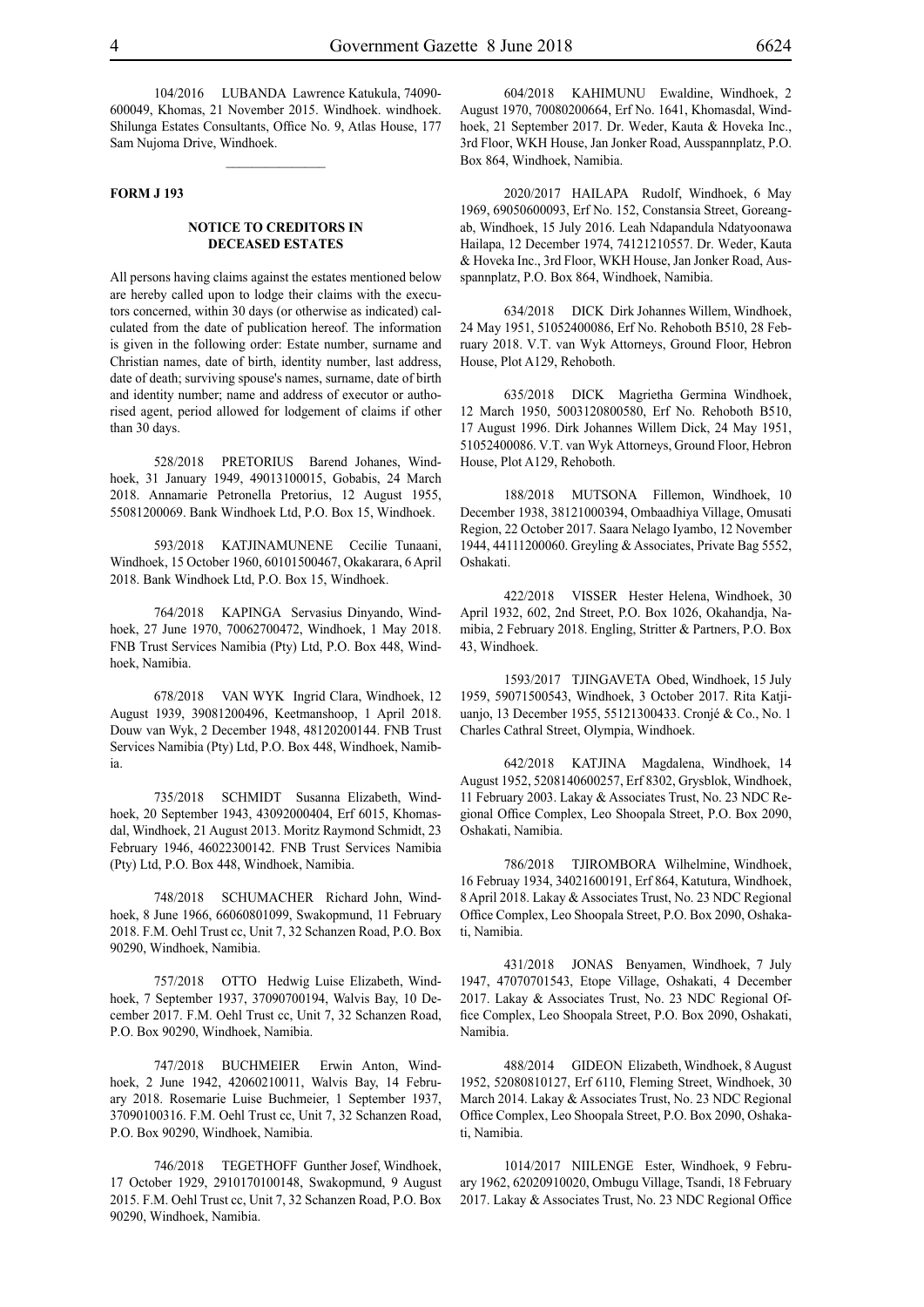Complex, Leo Shoopala Street, P.O. Box 2090, Oshakati, Namibia.

576/2018 PYRLYA Igor, Windhoek, 8 August 1964, Passport No. FG558767, Erf No. 1220 cc, Unit 3, Oshakati, 11 April 2018. Lakay & Associates Trust, No. 23 NDC Regional Office Complex, Leo Shoopala Street, P.O. Box 2090, Oshakati, Namibia.

462/2018 HANGO Jafet, Windhoek, 16 April 1957, 57041600351, Erf No. 8196, Oshakati West, 4 March 2015. Lakay & Associates Trust, No. 23 NDC Regional Office Complex, Leo Shoopala Street, P.O. Box 2090, Oshakati, Namibia.

243/2018 HIPONDOKA Jeremia, Windhoek, 11 April 1956, 56041100013, Oneheke Village, Okalongo, 11 November 2016. Lakay & Associates Trust, No. 23 NDC Regional Office Complex, Leo Shoopala Street, P.O. Box 2090, Oshakati, Namibia.

378/2018 NAFIDI Johannes, Windhoek, 6 January 1984, 84010610212, Okahenge-Efululula Village, Endola, 29 August 2014. Lakay & Associates Trust, No. 23 NDC Regional Office Complex, Leo Shoopala Street, P.O. Box 2090, Oshakati, Namibia.

413/2016 FILLEMON Justina, Windhoek, 8 February 1968, 68020800484, Oshiteyatemo Village, Okalongo, 29 June 2016. Lakay & Associates Trust, No. 23 NDC Regional Office Complex, Leo Shoopala Street, P.O. Box 2090, Oshakati, Namibia.

464/2018 AMUPOLO Kayambu Erasmus, Windhoek, 25 March 1954, 54032500517, Erf No. 764, Oshakati, 3 August 2017. Lakay & Associates Trust, No. 23 NDC Regional Office Complex, Leo Shoopala Street, P.O. Box 2090, Oshakati, Namibia.

377/2018 NEHALE Nangolo, Windhoek, 19 August 1936, 36081900215, Othingo Village, Oshakati West, 17 February 2018. Lakay & Associates Trust, No. 23 NDC Regional Office Complex, Leo Shoopala Street, P.O. Box 2090, Oshakati, Namibia.

433/2018 SHILYATUKENI Peter, Windhoek, 10 December 1955, 55121010017, Onakalunga Village, Onanghali, 10 March 2016. Lakay & Associates Trust, No. 23 NDC Regional Office Complex, Leo Shoopala Street, P.O. Box 2090, Oshakati, Namibia.

698/2018 SAKEUS Rakkel, Windhoek, 25 February 1956, 56022500206, Oshaala Village, Uukolonkadhi, Outapi, 14 September 2017. Lakay & Associates Trust, No. 23 NDC Regional Office Complex, Leo Shoopala Street, P.O. Box 2090, Oshakati, Namibia.

699/2018 ANDYAMBA Serafina, Windhoek, 2 February 1922, 22020200902, Oshaala Village, Uukolonkadhi, Outapi, 5 July 2017. Lakay & Associates Trust, No. 23 NDC Regional Office Complex, Leo Shoopala Street, P.O. Box 2090, Oshakati, Namibia.

379/2018 ASHIPALA Simon, Windhoek, 20 January 1925, 2501201100111, Othingo Village, Oshakati West, 22 June 2017. Lakay & Associates Trust, No. 23 NDC Regional Office Complex, Leo Shoopala Street, P.O. Box 2090, Oshakati, Namibia.

603/2018 ALUVILU Suama, Windhoek, 20 November 1968, 68112000387, Osisija Village, Outapi, 14 November 2017. Lakay & Associates Trust, No. 23 NDC Regional Office Complex, Leo Shoopala Street, P.O. Box 2090, Oshakati, Namibia.

432/2018 NEPEMBE Martha, Windhoek, 11 July 1958, 58071100900, Erf No. 761, Extension 2, Oshakati, 2 February 2018. Lakay & Associates Trust, No. 23 NDC Regional Office Complex, Leo Shoopala Street, P.O. Box 2090, Oshakati, Namibia.

683/2012 COETZEE Thys, Windhoek, 16 September 1928, 28091600232, Rehoboth, 24 June 2010. Lakay & Associates Trust, No. 23 NDC Regional Office Complex, Leo Shoopala Street, P.O. Box 2090, Oshakati, Namibia.

792/2018 RUSBERG Sarafia, Windhoek, 10 November 1960, 60111000467, Erf 1598, Mondesa, Swakopmund, 10 August 2012. Lakay & Associates Trust, No. 23 NDC Regional Office Complex, Leo Shoopala Street, P.O. Box 2090, Oshakati, Namibia.

704/2018 KAPONA Tiyodola, Windhoek, 8 February 1982, 82022810115, Onanguti Village, Ongangwa, 21 April 2018. Lakay & Associates Trust, No. 23 NDC Regional Office Complex, Leo Shoopala Street, P.O. Box 2090, Oshakati, Namibia.

793/2018 SHIGWEDHA Theodor, Windhoek, 28 December 1966, 66122800058, Erf No. 761, Extension 2, Oshakati, 13 May 2018. Lakay & Associates Trust, No. 23 NDC Regional Office Complex, Leo Shoopala Street, P.O. Box 2090, Oshakati, Namibia.

91/2018 CLOETE Clara Jacoba, Windhoek, 8 February 1948, 48020800158, Erf No. B779, Rehoboth, 28 June 2015. V.T. van Wyk Attorneys, Hebron House, Plot A129, Rehoboth.

667/2018 ENGELBRECHT Anna Elizabeth, Windhoek, 6 May 1961, 61050600517, Erf 961, Khomasdal, Windhoek, 26 December 2017. Isaacks & Associates Inc., P.O. Box 23317, Windhoek.

1477/2017 KAUNUUA Thomas, Windhoek, 20 February 1950, Windhoek, Khomas Region, 2 April 2001. Justine Murangi, 6 June 1956, 56060601936. Sisa Namandje & Co. Inc., No. 11 Robert Mugabe Street, Windhoek.

2004/2017 SAMARIA Samantha Venessa, Windhoek, 15 October 1980, 80101510853, 50 Seewier Street, Walvis Bay, Namibia, 20 November 2017. Tjitemisa & Associates, No. 5 Webb Street, Windhoek-North, P.O. Box 848, Windhoek.

495/2018 FEILMEIER Ulrike Margarete, Windhoek, 6 April 1965, 6504060100028, 32 Coetzee Street, Windhoek, 26 February 2018. Behrens & Pfeiffer, P.O. Box 11275, Windhoek.

136/2008 SHORT Gerhard Nicholas, Windhoek, 20 April 1938, 38042000189, No. 1 Bidoli Court, Suiderhof, Windhoek, 24 December 2017. Patricia Irene Short, 19 February 1945, 45021900129. Standard Executors & Trustees, P.O. Box 2164, Windhoek, Namibia.

571/2018 SHORT Patricia Irene, Windhoek, 9 February 1945, 45021900129, No. 1 Bidoli Court, Suiderhof,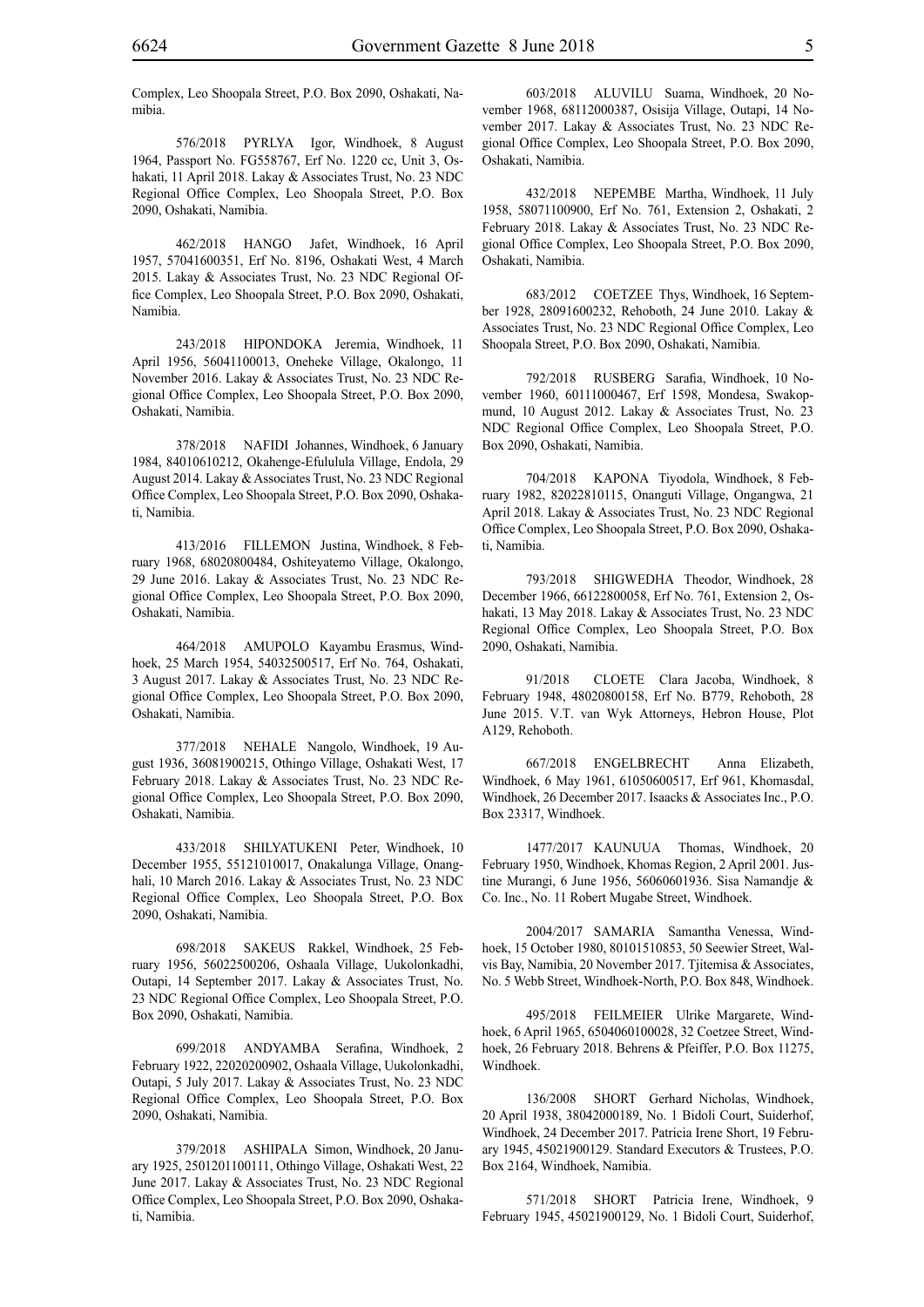P.O. Box 2164, Windhoek, Namibia.

 $\frac{1}{2}$ 

# **FORM 1**

## **APPOINTMENT OF TRUSTEES AND LIQUIDATORS AND PROOF OF CLAIMS IN SEQUESTRATED ESTATES OR COMPANIES BEING WOUND UP**

Pursuant to subsection (3) of section fifty-six, section seventyseven and subsection (3) of section forty of the Insolvency Act, 1936, section 339, 366, 375 (5)(b) and 402 of the Companies Act, 1973, notice is hereby given that the persons mentioned below have been appointed trustee or liquidators, as the case may be, and that persons indebted to the estate or companies are required to pay their debts to them forthwith unless otherwise indicated.

Meetings of creditors of the said estate or companies will be held on the dates and the times and places mentioned below, for proof of claims against the estates or companies, for the purpose of receiving the trustees' or liquidators' reports as to the affairs and conditions of the estates or companies and for giving the trustees or liquidators directions concerning the sale of recovery or any matter relating to the administration thereof.

W04/18 **Jada (Pty) Ltd** (In Liquidation). I.R. McLaren, Liquidator, Bruni & McLaren, P.O. Box 11267, Klein Windhoek. 20 June 2018 at 10h00 before the Master of the High Court, Windhoek. Second general meeting of directors and creditors.

 $\frac{1}{2}$ 

#### **THE LAW SOCIETY OF NAMIBIA CURATORSHIP ESTATE OF VAN DER MERWE CJW & ASSOCIATES NUMBER: C1/2015**

Notice is herewith given in terms of Section 75 of the Administration of Estates Act, No. 66 of 1965 (as amended) that Margaretha Steinmann has been appointed as Curator Bonis of Van der Merwe CJW & Associates on 24 March 2015 by virtue of Letters of Curatorship No. C1/2015 by the Master of the High Court, Windhoek.

THE LAW SOCIETY OF NAMIBIA PO BOX 714 WINDHOEK

#### **THE LAW SOCIETY OF NAMIBIA CURATORSHIP ESTATE OF JAN GREYLING & ASSOCIATES NUMBER: C1/2016**

 $\mathcal{L}_\text{max}$ 

Notice is herewith given in terms of Section 75 of the Administration of Estates Act, No. 66 of 1965 (as amended) that Margaretha Steinmann has been appointed as Curator Bonis of Jan Greyling & Associates on 23 March 2016 by virtue of Letters of Curatorship No. C1/2016 by the Master of the High Court, Windhoek.

 $\frac{1}{2}$ 

THE LAW SOCIETY OF NAMIBIA PO BOX 714 WINDHOEK

#### Windhoek, 9 March 2018. Standard Executors & Trustees, **IN THE HIGH COURT OF NAMIBIA, MAIN DIVISON, WINDHOEK**

**CASE NO.: I 2577/2015**

In the matter between:

#### **FIRST NATIONAL BANK OF NAMIBIA LIMITED** Plaintiff

#### **LEONARD SHIHEPO in his capacity as executor in the estate of the late ANNELI PANDEINGE KALOMHO** Defendant

#### **NOTICE OF SALE IN EXECUTION**

In execution of a Judgement granted by the above Honourable Court, the following property will be sold by public auction by the Deputy Sheriff of **Windhoek** on **20 June 2018, 10H00** at Erf No 1225, Goreangab, Extension No. 2, Windhoek, Republic of Namibia.

| <b>CERTAIN:</b> | Erf No. 1225, Goreangab, Extension<br>No. 2                                     |
|-----------------|---------------------------------------------------------------------------------|
| SITUATE:        | In the Municipality of Windhoek<br>(Registration Division "K")<br>Khomas Region |
| MEASURING:      | 200 (two zero zero) square meters                                               |
| HELD:           | By Deed of Transfer T 2990/2001                                                 |
|                 | IMPROVEMENTS: Kitchen, Lounge, 3 Bedrooms, 1 Bath-<br>room/Toilet, Outbuilding  |

#### **CONDITIONS OF SALE:**

- 1. The Sale is subject to provisions of the High Court Act No. 16 of 1990, as amended, and the property will be sold "voetstoots" according to the existing title deed.
- 2. The complete Conditions of Sale will be read out at the time of the sale, and may be inspected beforehand at the offices of the Plaintiff and Plaintiff's attorney at the undermentioned address, as also at the offices of the Deputy Sheriff , Windhoek.

Dated at WINDHOEK on the 4th day of APRIL 2018.

J C VAN WYK ATTORNEYS Legal Practitioner for Plaintiff 18 LOVE STREET WINDHOEK

#### **IN THE MAGISTRATE'S COUR FOR THE DISTRICT OF WINDHOEK**

 $\frac{1}{2}$ 

**HELD AT WINDHOEK CASE NO: 3534/13**

In the matter between:

**THE MUNICIPAL COUNCIL OF WINDHOEK** Plaintiff

and

and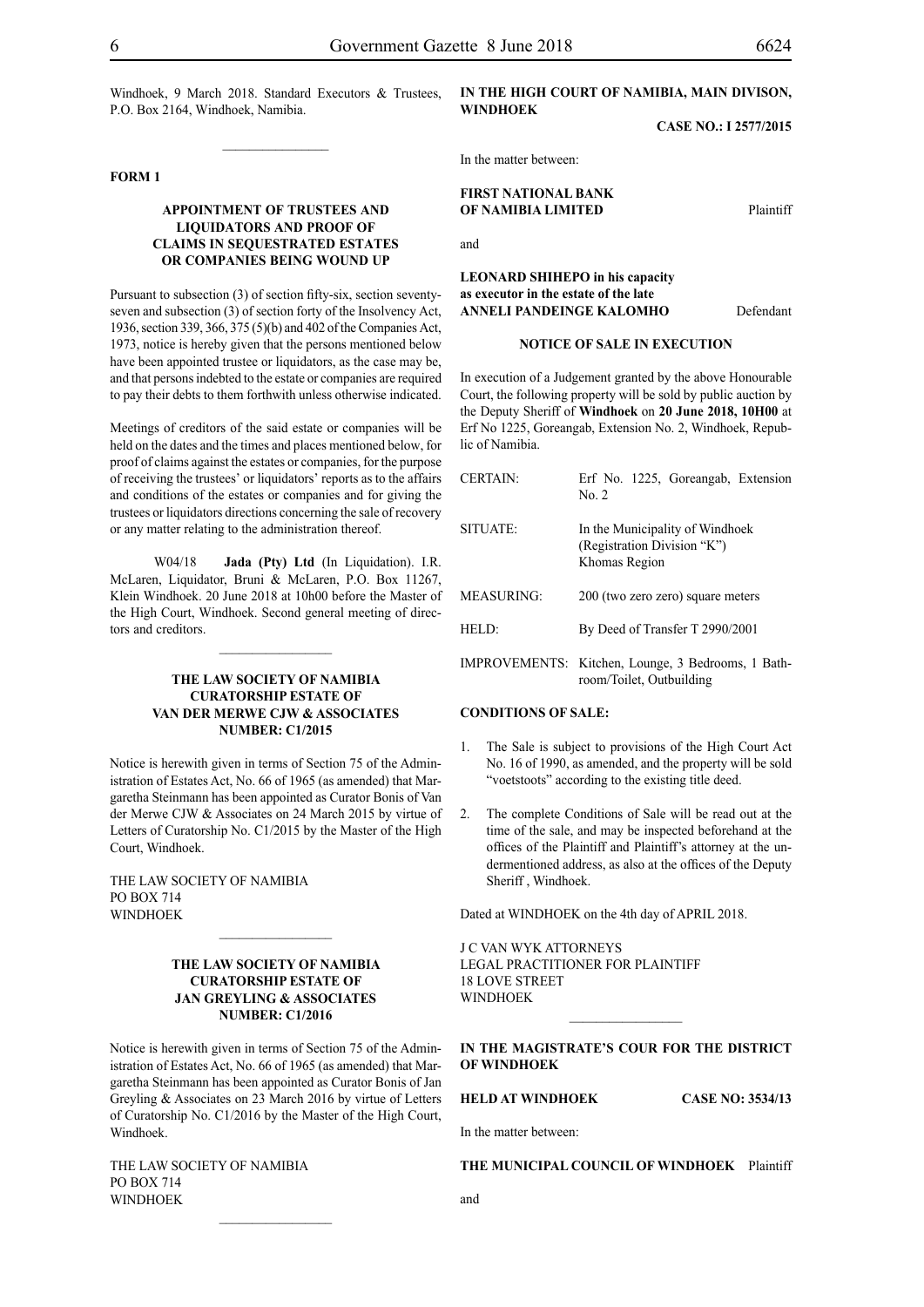# **JL DANSTER** Defendant

#### **NOTICE OF SALE IN EXECUTION**

IN EXECUTION of a Judgment granted by the above Honourable Court against the Execution Debtor on **19 SEPTEMBER 2013** the following property will be sold by public auction **19 JULY 2018** at **12h00** by the Messenger of Court for the District of Windhoek at Erf 7974, KATUTURA, WINDHOEK:

CERTAIN ERF: Erf 7974, Katutura, Windhoek, Namibia

SITUATE: In the Municipality of Windhoek

Alleged improvements: 1 Kitchen, 1 Lounge, 4 Bedrooms, 1 Bath/Toilet Com.

#### **MAIN CONDITIONS OF SALE:**

- 1. The Sale is subject to the provisions of the Magistrate's Court Act 32 of 1944, as amended.
- 2. The property will be sold "voetstoots" according to the existing title deed.
- 3. One tenth of the purchase price will be payable immediately after the Sale in cash, the balance against transfer to be secured by a bank or building society guarantee.
- 4. The complete conditions of Sale may be inspected at the office of the Messenger of Court, Windhoek (Tel: 061- 248568) and at the Plaintiffs Attorneys' offices at the under mentioned address.
- 5. The sale will be in Namibian Dollars and no bid less than N\$1.00 (ONE NAMIBIAN DOLLAR) will be accepted.

DATED at WINDHOEK this 22nd day of MAY 2018.

KANGUEEHI & KAVENDJII- INC. Legal Practitioners for Plaintiff crn of Hosea Kutako and Riggenbach STREET

TO: THE CLERK OF COURT MAGISTRATE'S COURT WINDHOEK

#### **IN THE HIGH COURT OF NAMIBIA, MAIN LOCAL DI-VISION, WINDHOEK Case Nr. HC-MD-CIV-ACT-CON-2017/01911**

 $\frac{1}{2}$ 

In the matter between:

#### **FIRST NATIONAL BANK OF NAMIBIA LTD** Plaintiff

and

#### **MARION ANGELIKA BARTH Defendant**

# **NOTICE OF SALE IN EXECUTION**

In EXECUTION of a Judgment of the High Court of Namibia, given on **1 December 2017**, a Judicial Sale by PUBLIC AUC-TION will be held of and at the undermentioned immovable property on **22 JUNE 2018** at **12h00** at Farm Frischgewaagd no 289, Khomas District, Windhoek of a:

| <b>CERTAIN:</b> | Remaining Extent of Farm "Frischge-<br>waagd" No. 289;<br>(Registration Division "K")<br>Khomas Region; |
|-----------------|---------------------------------------------------------------------------------------------------------|
| MEASURING:      | 2720,8233 056 (two seven two nil com-<br>ma eight two three three nil five six)<br>square metres        |
| HELD BY:        | Deed of Transfer No. T411/2000;                                                                         |

Subject to all the terms and conditions contained therein and especially subject to a life-long usufruct in favour of Peter Kellner, Identity Number: 41072100150, unmarried, as created by virtue of notarial deed of cession of Usufruct No. K27/2000s, preference in respect of which is waived as hereinafter set out.

The property will be sold by the Deputy Sheriff to the highest bidder subject to the conditions of sale.

The conditions of sale to be read out by the Deputy Sheriff, Windhoek, at the time of the sale and which conditions may be inspected prior to the sale at the offices of the Deputy Sheriff Windhoek, and at the offices of ENSafrica Namibia (incorporated as Lorentz Angula Inc.), Ground Floor, Unit 4, Ausspann Plaza, Dr. Agostinho Neto Road, Windhoek.

Dated at WINDHOEK on this 17th of MAY 2018.

Legal Practitioner for Plaintiff ENSafrica Namibia (incorporated as LorentzAngula Inc.) Ground Floor, Unit 4, Ausspann Plaza Dr. Agostinho Neto Street WINDHOEK

#### **NOTICE OF LOST LAND TITLE NO. 457/2000**

 $\frac{1}{2}$ 

Notice is hereby given that I, **WILLIAM GARY BOCK**, Identity Number: 701212 00957 intend to apply for a certified copy of:

| <b>CERTAIN:</b>   | Remainder of the Farm Kareeboomvlei<br>No. 449                    |
|-------------------|-------------------------------------------------------------------|
| <b>MEASURING:</b> | 315,4538 (three one five comma four<br>five three eight) hectares |
| SITUATE:          | (Registration Division "M")<br>Hardap Region                      |
| DATED:            | 9 OCTOBER 2000                                                    |
| The property of:  | WILLIAM GARY BOCK, Identity<br>Number: 70121200957, unmarried     |

All persons who object to the issue of such copy are hereby required to lodge their objections in writing with the Registrar within three weeks from the last publication of this notice.

Dated at Windhoek this 23rd of May 2018.

Marinda Coleman Attorneys 10 Dr. AB May Street **WINDHOEK**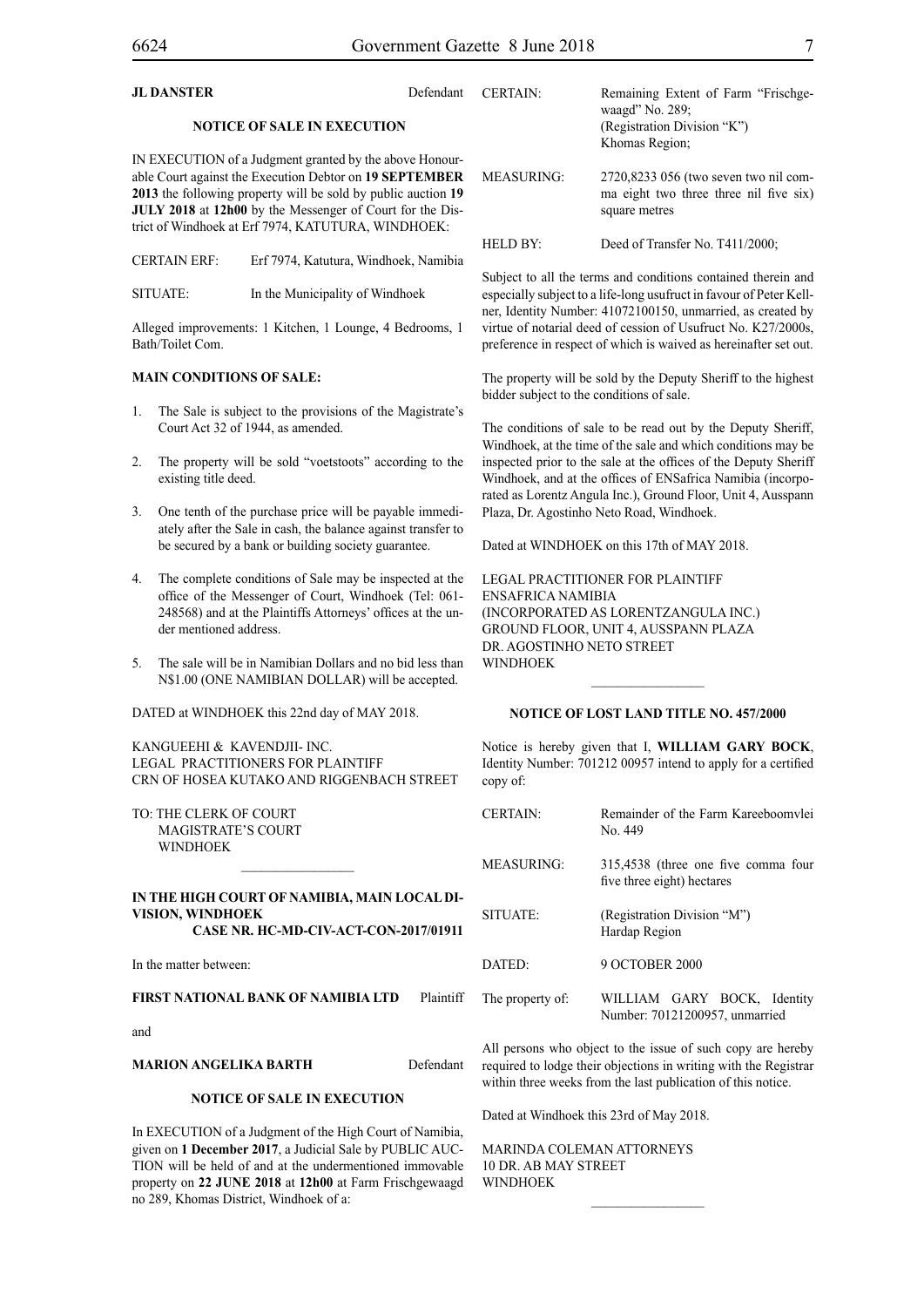# **NOTICE OF LOST LAND TITLE NO. 457/2000**

Notice is hereby given that I, **WILLIAM GARY BOCK**, Identity Number: 701212 0095 7 intend to apply for a certified copy of:

| Certain:         | Portion 5 of the Farm Kareeboomvlei<br>No. 449                    |
|------------------|-------------------------------------------------------------------|
| Measuring:       | 538,5970 (five three eight comma five<br>nine seven nil) hectares |
| Situate:         | (Registration Division "M")<br>Hardap Region                      |
| Dated:           | <b>9 OCTOBER 2000</b>                                             |
| The property of: | WILLIAM GARY BOCK, Identity<br>Number: 70121200957, unmarried     |

All persons who object to the issue of such copy are hereby required to lodge their objections in writing with the Registrar within three weeks from the last publication of this notice.

Dated at Windhoek this 23rd of May 2018.

Marinda Coleman Attorneys 10 Dr. AB May Street **WINDHOEK** 

#### **LOST LANDTITLE OF FARM NO. 581**

Notice is hereby given that I/we intend to apply for a certified copy of Landtitle No. 581 dated 24 September 1985 passed/ registered in favour of: **PAUL EDWARD DOYLE,** Identity number 63012100938, unmarried, in respect of:

| <b>CERTAIN</b> | Farm No. 581                                 |
|----------------|----------------------------------------------|
| <b>SITUATE</b> | (Registration Division "M")<br>Hardap Region |

MEASURING 1000,9620 hectares

All persons who object to the issue of such copy are hereby required to lodge their objections in writing with the Registrar of Deeds Rehoboth with in three weeks form the last publication of this notice.

Dated at WINDHOEK this 30th day of May 2018.

FISHER QUARMBY & PFEIFER Legal Practitioners Corner of Robert Mugabe Ave & Thorer Street, Windhoek  $P$  O BOX 37 **WINDHOEK** 

### **NOTICE OF LOST LAND TITLE NO. Reg No. 144/95**

 $\frac{1}{2}$ 

Notice is hereby given that I, **Herman van Wyk** intend to apply for a certified copy of:

| <b>CERTAIN:</b> | Farm Na-Eis 338 |
|-----------------|-----------------|
|-----------------|-----------------|

MEASURING: 534,9681 hectares

| SITUATE:         | <b>Rehoboth District</b> |
|------------------|--------------------------|
| DATED:           | 29 May 2018              |
| The property of: | Herman van Wyk           |

All persons who object to the issue of such copy are hereby required to lodge their objections in writing with the Registrar within three weeks from the publication of this notice.

Dated at Windhoek this 29th day of May 2018.

h. van wyk p.o. box 1859 **WINDHOEK** 

#### **NOTICE OF LOST LAND TITLE NO. Reg No. 671/87**

 $\frac{1}{2}$ 

Notice is hereby given that I, **Herman van Wyk** intend to apply for a certified copy of:

| <b>CERTAIN:</b>   | Farm Na-Eis 338          |
|-------------------|--------------------------|
| <b>MEASURING:</b> | 234,9681 hectares        |
| SITUATE:          | <b>Rehoboth District</b> |
| DATED:            | 29 May 2018              |
| The property of:  | Herman van Wyk           |

All persons who object to the issue of such copy are hereby required to lodge their objections in writing with the Registrar within three weeks from the publication of this notice.

Dated at Windhoek this 29th day of May 2018.

h. van wyk p.o. box 1859 **WINDHOEK** 

#### **NOTICE OF LOST LAND TITLE NO. Reg No. 145/95**

Notice is hereby given that I, **Herman van Wyk** intend to apply for a certified copy of:

| <b>CERTAIN:</b>   | Farm Na-Eis 338   |
|-------------------|-------------------|
| <b>MEASURING:</b> | 234,9681 hectares |
| SITUATE:          | Rehoboth District |
| DATED:            | 29 May 2018       |
| The property of:  | Herman van Wyk    |

All persons who object to the issue of such copy are hereby required to lodge their objections in writing with the Registrar within three weeks from the publication of this notice.

 $\frac{1}{2}$ 

Dated at Windhoek this 29th day of May 2018.

h. van wyk p.o. box 1859 windhoek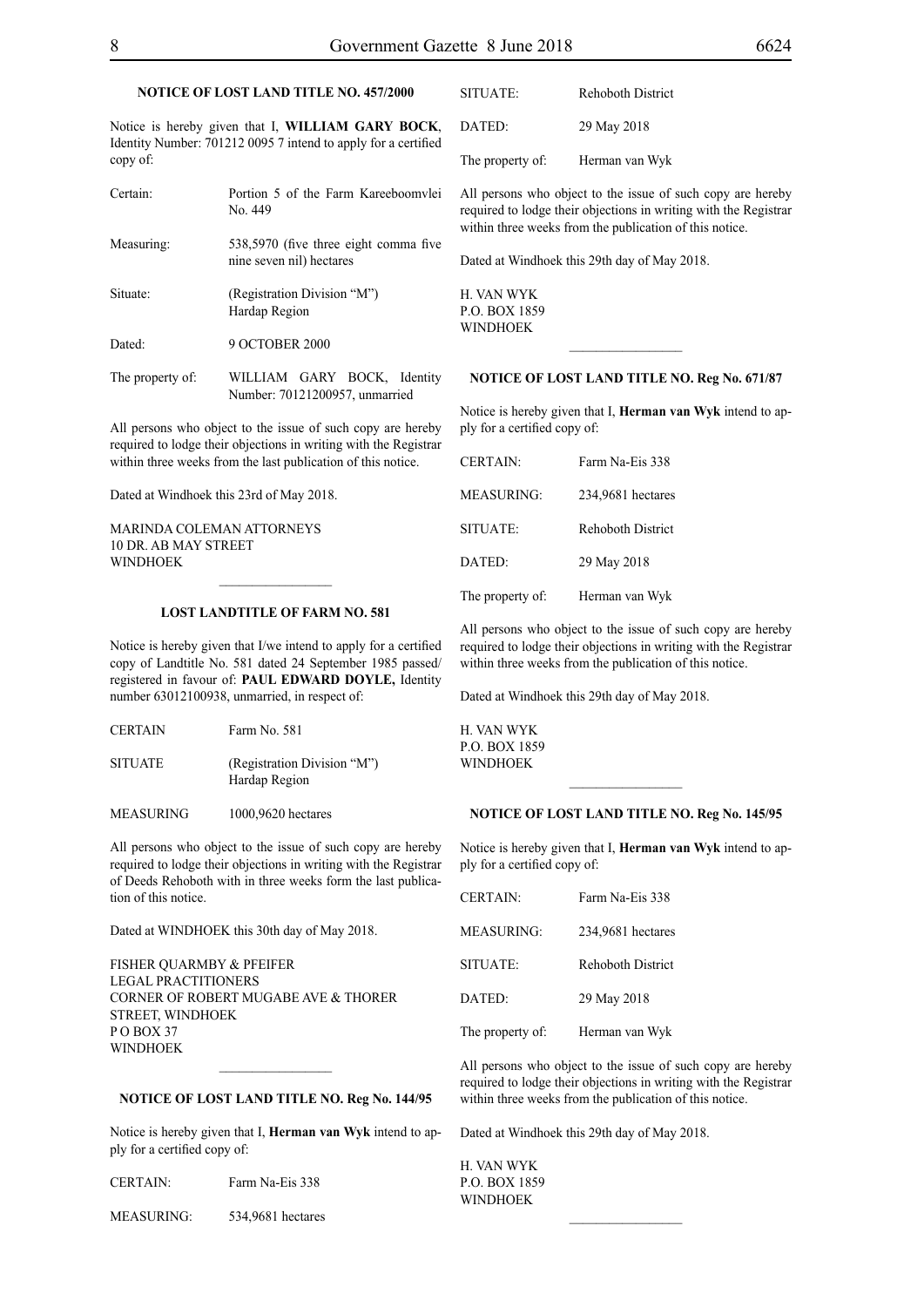# **NOTICE OF LOST LAND TITLE NO. Reg No. 78/87**

Notice is hereby given that I, **Herman van Wyk** intend to apply for a certified copy of:

| <b>CERTAIN:</b>   | Erf 443, Block F                   |
|-------------------|------------------------------------|
| <b>MEASURING:</b> | 858m <sup>2</sup>                  |
| SITUATE:          | Rehoboth                           |
| DATED:            | 29 May 2018                        |
| The property of:  | Estate of late Magrieta Diergaardt |

All persons who object to the issue of such copy are hereby required to lodge their objections in writing with the Registrar within three weeks from the publication of this notice.

Dated at Windhoek this 29th day of May 2018.

h. van wyk p.o. box 1859 **WINDHOEK** 

#### **NOTICE OF REGISTRATION AS A WELFARE ORGANISATION**

The **MBAMBI INVESTMENT ORPHANAGE** applied for registration as a welfare organization in terms of section 19 of the National Welfare Act, 195 (Act No. 79 of 1965), as amended.

The objects of the organization read as follows:

- 1. To serve the life of children.
- 2. To provide shelter, clothing and food.
- 3. To take care of their education in a healthier environment.
- 4. To give them a future.
- 5. To guide them in social issues.

Any person or persons desiring to raise objections against the registration of the organization, must submit such representations to the Permanent Secretary of the Ministry of Health and Social Services, Private Bag 13198, Windhoek within twentyone days as from the date of this advertisement.

S. V. KAMBALA The Chairperson PO Box 30507 PIONIERSPARK **WINDHOFK** 

#### **THE ALIENS ACT, 1937 NOTICE OF INTENTION OF CHANGE OF SURNAME**

 $\frac{1}{2}$ 

I, **lima franiskus mingeli**, residing at Erf No. 277, Hoof Street, Lüderitz and employed as a mobile home sales advisor at MTC, intend applying to the Minister of Home Affairs for authority under section 9 of the Aliens Act, 1937, to assume the surname **miguel** for the reasons that it is our family surname and it was wrongly spelled on my birth certificate and Namibian I.D. as **MINGELI.**

I previously bore the name **lima franiskus mingeli.**

I intent also applying for authority to change the suname of my minor child **AMERIE INGRACIA PENTIENCE JANSEN** to **miguel.**

Any person who objects to my assumption of the said surname of **miguel** should as soon as may be lodge his or her objection, in writing, with a statement of his or her reasons therefor, with the Magistrate of Windhoek.

**l. f. mingeli Lüderitz NAMIBIA**

#### **THE ALIENS ACT, 1937 NOTICE OF INTENTION OF CHANGE OF SURNAME**

 $\frac{1}{2}$ 

I, **jona ntyamba** residing at Erf No. 1073, A. Mersin Street, Otjomuise, Windhoek and employed as a driver, intend applying to the Minister of Home Affairs for authority under section 9 of the Aliens Act, 1937, to assume the surname **kavanga** for the reasons that the surname on my I.D. I used my father's family I.D.

I previously bore the name **jona ntyamba.**

I intent also applying for authority to change the suname of my minor child **Cecilia V. Kavanga, martha m. kavanga, regina m. kavanga,, cornelia m. kavanga** and **innocentia i. ntyamba** to **KAVANGA JONA.**

Any person who objects to my assumption of the said surname of **kavanga** should as soon as may be lodge his or her objection, in writing, with a statement of his or her reasons therefor, with the Magistrate of Windhoek.

**j. ntyamba windhoek NAMIBIA**

#### **THE ALIENS ACT, 1937 NOTICE OF INTENTION OF CHANGE OF SURNAME**

 $\frac{1}{2}$ 

I, **alberto jaofelo muatnouhe**, residing at Erf No. 2442, Omoongo Street, Okuryangava, windhoek and unemployed, intend applying to the Minister of Home Affairs for authority under section 9 of the Aliens Act, 1937, to assume the surname **alberto fabio fillipus** for the reasons that name and surname of **ALBERTO JAOFELO MUATNOUHE** is mistaken Identity.

I previously bore the name **alberto jaofelo muatnouhe.**

Any person who objects to my assumption of the said surname of **alberto fabio fillipus** should as soon as may be lodge his or her objection, in writing, with a statement of his or her reasons therefor, with the Magistrate of Windhoek.